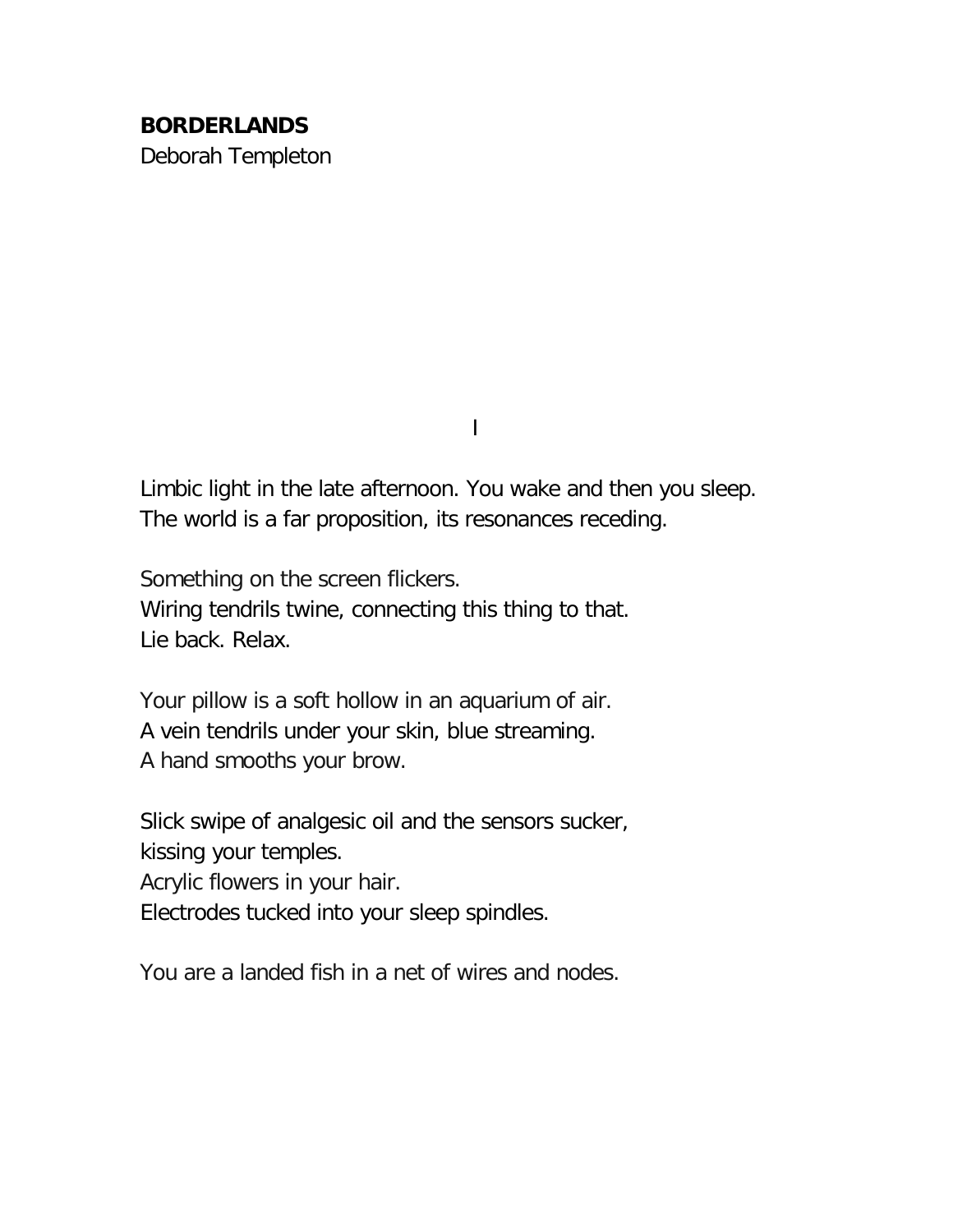Heavy in the hum of the room, you sink into sand, somnolent. The ceiling softens. Walls balloon and lift, breathing you.

Draw in the lightly scented air. Chloroform. Lily pollen.

Absential, the spaces, the synapses, the things we do not say.

## III

Now, you are journeying in intercellular space, dropping deeply inward, passing galaxies; skirting the nodes of Ranvier, adventuring on the crests of Gyri.

Meet me in the crannied culverts, meet me in the outer reaches.

Down long corridors you pass, their walls narrowing, curving to bends.

At the end of tunnelling tubules, you glimpse me, always a shadow away, ghosting behind your misplaced words, lost thoughts.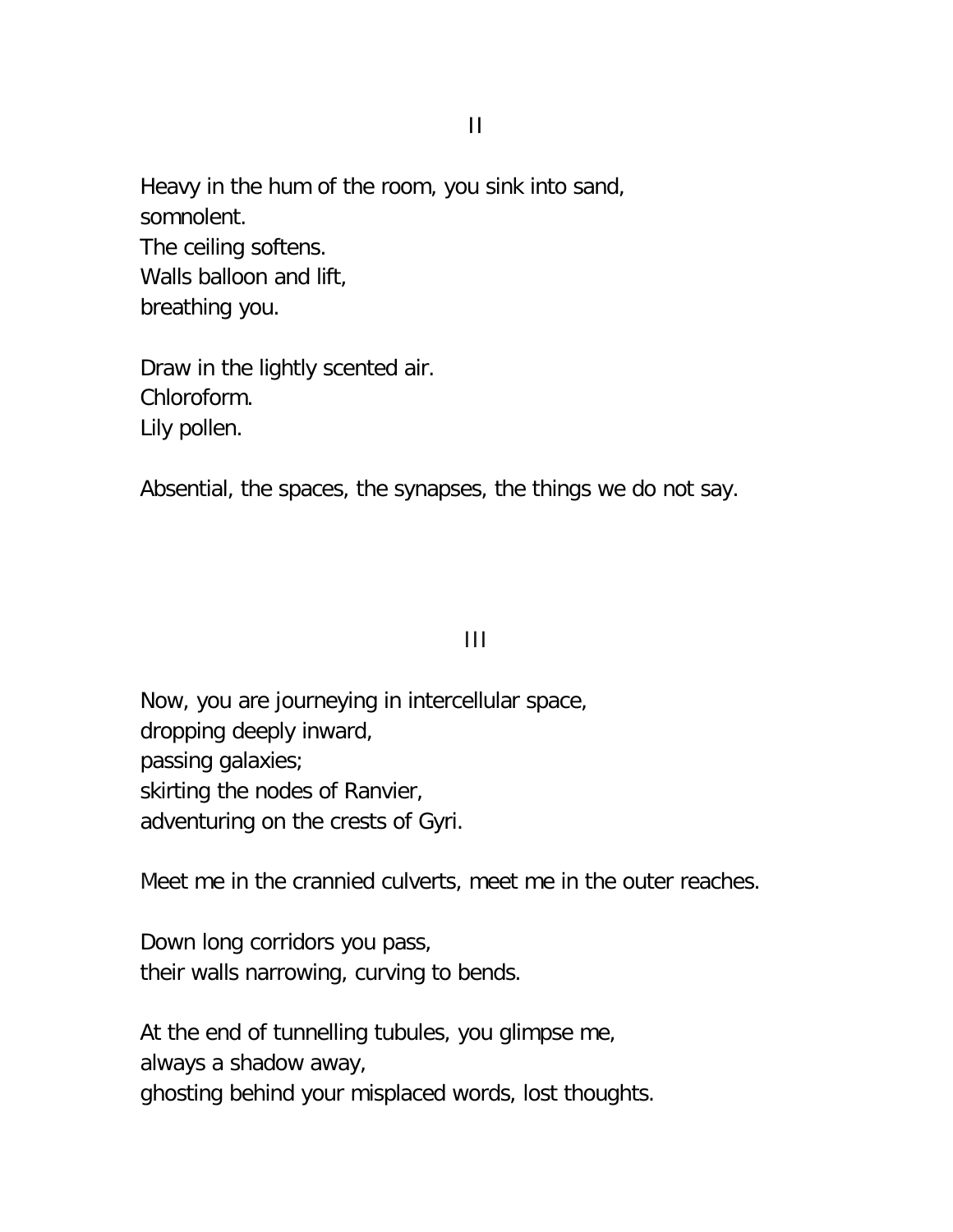Someone is speaking. Myelinated murmuring; sweet words softening, sticky in the cortices. Evoked potentials, what we might have been.

The world is a far proposition. A hand smooths your brow.

Voltage fluctuations fulminate in the current flows. A moth at the window, a figure behind the white screen. Ghosts visit you in the half-formed night. Gamma beta delta theta. Spectral content in the ion channels of the postsynaptic cell membranes.

Downstream, I am waiting for you, pooling in the limbic light.

V

Clouds gather on the ceiling, jostling in your sky space, lowering in the blue white.

You stand under trees that are dropping their leaves. Convergence, divergence.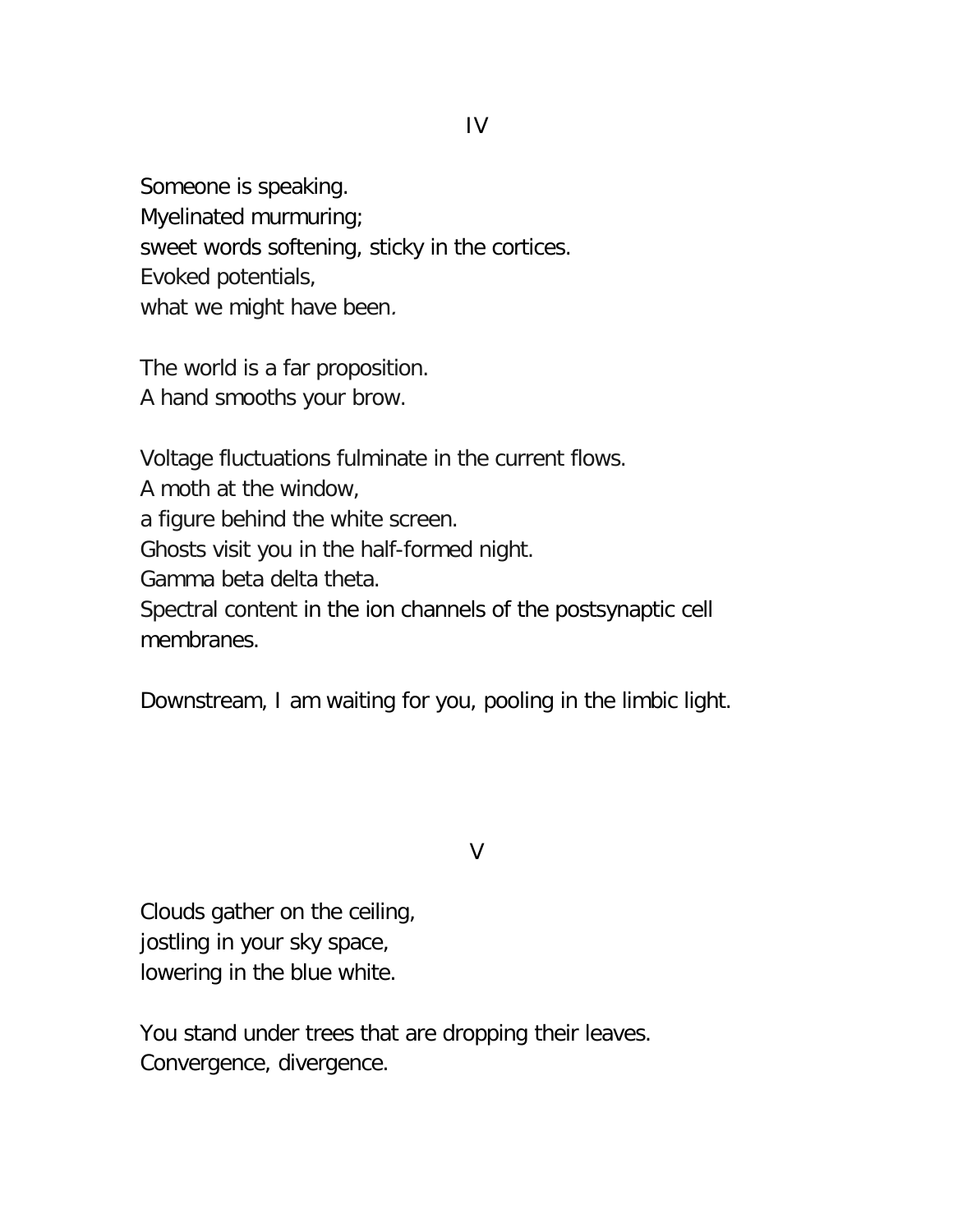Swimming against each other on cross-currents, I reach for your hand. Fingers furl and frond and falter, and you fall away from me.

Myelinated by memories eddying in the confluence.

Overhead, dendritic branches droop, trailing their fingers in the water.

Meet me in the borderland.

Between us, emergent intangibles tendril and twine, catching each other with fingers like flower fronds, like seahorse tails.

Surges of ionized air. Signals in the circuitry. Holes in the sky.

## VI

Something on the screen flickers, resolving, hoving into the blue-white light. An emanation from the far past, from the deep honeycomb of the brain stem. Something stored in aspic; copal, sandarac, formaldehyde.

A boy hunkered on a beach, gazing at a rockpool.

Protocols of retrieval.

A fish in a blue net.

A seahorse in a clouded tank.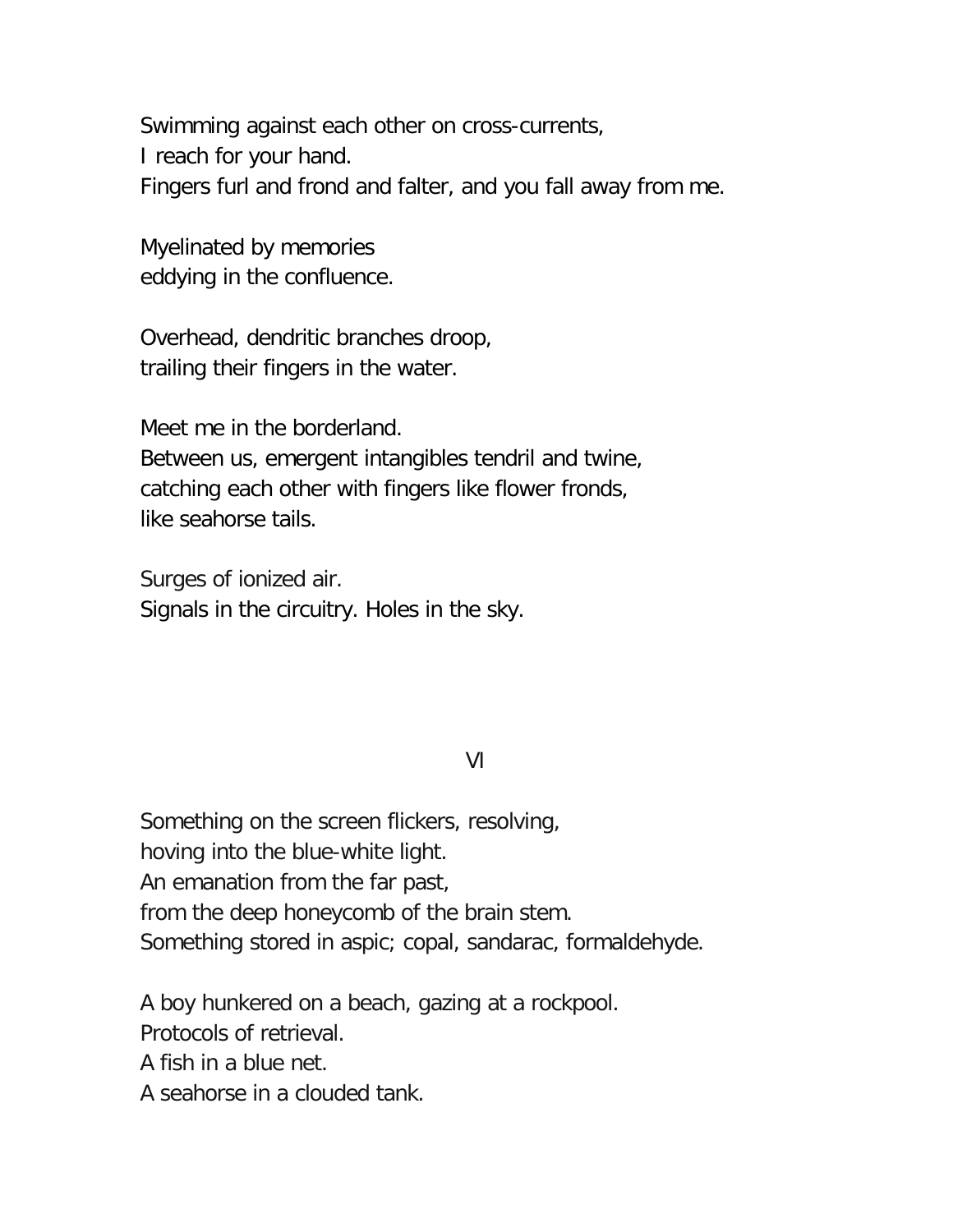The white curtains swish closed. Crisp cotton, cooling the light; the sight dissolving into pixels, pirated to dustmotes.

The clouds hush you quiet as they leave. Emptiness blooms in the air. Chloroform and lily pollen.

Resin honeying the bow. Velvetted seats and the lights dipping, dimming. Gamma-synchronized, the cytoskeletal organelles are dancing a slow turn in the air. Lips brush your hair. One last furtive word. A kiss goodbye.

## VII

Porous; permeable; holes in the sky; you skry for stars in the ice-white. Rock pools evaporate, rock salts blow to crystal vapour. Solidities surrender. Drift-weed dissolves in a cloudy tank.

A sound pool shimmers on your surfaces.

You are absorbent;

a bare awareness hovering in the synapse spaces,

loose and looping in inter-cellular space.

An astronaut adrift in the inner galaxies.

The world is an evoked potential. A far resonance.